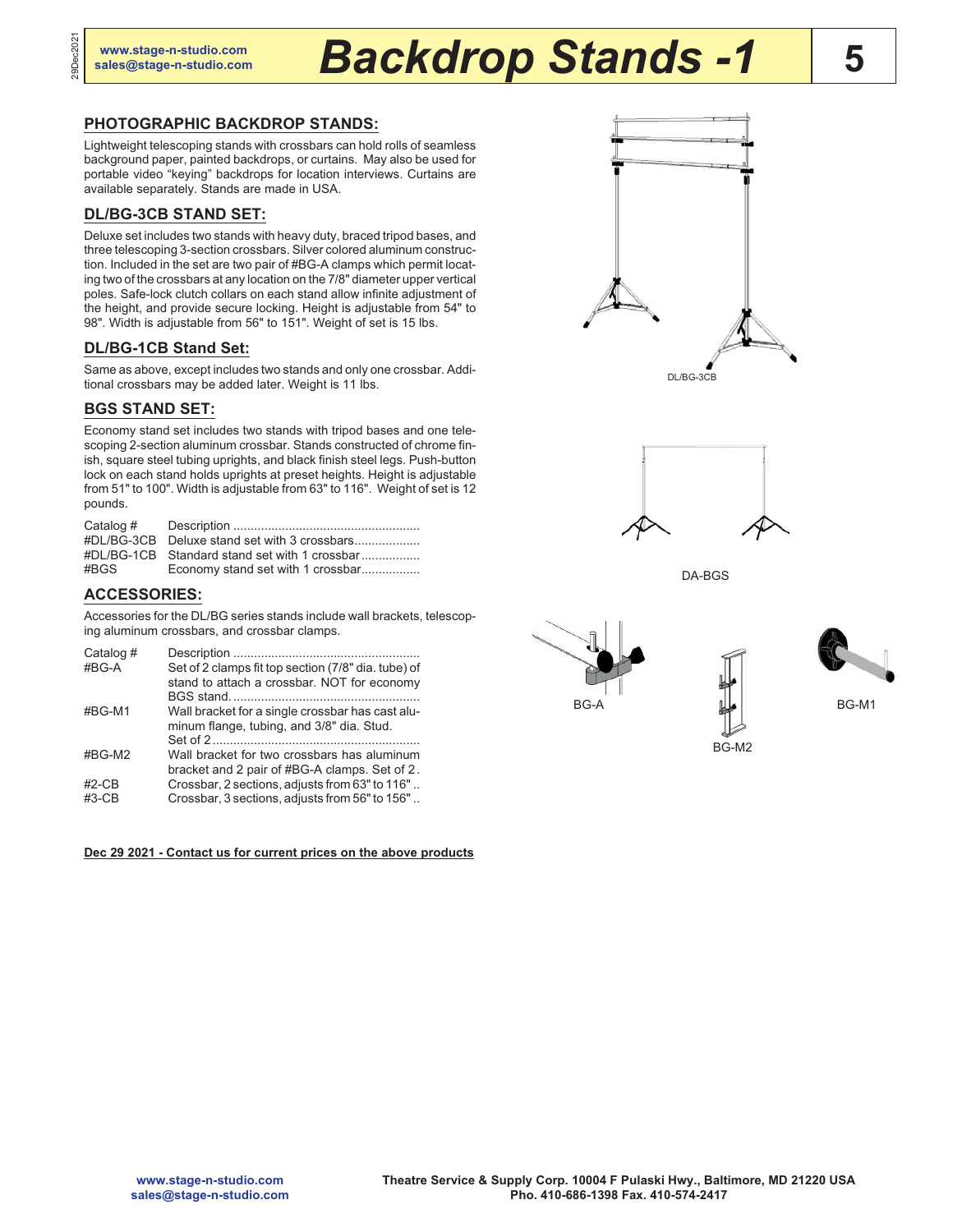29Dec2021

29Dec202

# **[sales@stage-n-studio.com](mailto:sales@stage-n-studio.com)** *Backdrop Stands-2*



Adjustable telescopic upright with clutch collar. Height is continuously adjustable.



Low profile base with pin for upright pole. 18" x 18" base shown with 3 pin locations.





Older style threaded bases and upright poles are available, as well as adapter pins to convert older bases with threaded hole to newer uprights.



**Dec 29 2021 - Contact us for current prices.**

# **Telescopic upright poles:**

Have an automatically locking clutch collar which permits adjusting the height of the upright to any position within the height range of the upright. Lift the top pole to raise - lift the locking ring to lower the pole. Upright poles are fabricated from heavy duty anodized aluminum tubing, with a 2" dia. for the bottom section. Uprights have 4 vertical slots at top to attach drape poles, and uprights 6' and higher have another set of 4 slots at 3' height for railings. Poles slip over a steel pin attached to flat steel bases. Two section uprights are available 3' to 26' in height. Three section uprights are available 5' to 23' in height.

| TS0058 |  |
|--------|--|
| TS0610 |  |
| TS0712 |  |
| TS0814 |  |
| TS0916 |  |
|        |  |

# **Standard non-adjustable uprights:**

Are single sections of anodized aluminum tubing at specific lengths of 3', 6', 8', 10' or 12' height for 1-1/2" dia. poles and 3', 6', or 8' for 2" dia. poles. 3' uprights are used to support drape poles at railing height and include chrome cap at top. Custom lengths can be fabricated on request

| SU0315   |                                                                                                                                        |
|----------|----------------------------------------------------------------------------------------------------------------------------------------|
| SU0815   |                                                                                                                                        |
| SU0815-2 | Special compact upright, 1-1/2" dia., 8' high has 2 sections that<br>join together. Max. section length is 51" for compact storage and |
| SU0320   |                                                                                                                                        |
| SU0820   |                                                                                                                                        |
|          |                                                                                                                                        |

### **Black anodized finish is available for all poles and bases at additional cost.**

# **Flat Bases:**

Low profile flat bases are fabricated from zinc plated steel. The base includes a steel pin that fits into the bottom of the upright poles. The pin attaches to the base with a flat head bolt from the bottom, and can be positioned in several locations on the base. The base is shipped without the pin attached. *Specify 1-1/2" dia. or 2" dia. pin to match the upright pole*. Bases 8"x 14" and 14" x 16" include 2 holes for pin and stacking slot. Bases 18" x 18" and 24" x 24" include 3 holes for pin.

| Cat#    | Size             | Thick | weight   | Use with up-<br>right | Standard Pin         | Price |
|---------|------------------|-------|----------|-----------------------|----------------------|-------|
| B0814   | $8" \times 14"$  | 3/16" | 6 lbs    | 3'                    | $1 - 1/2" \times 4"$ |       |
| B1416   | $14" \times 16"$ | 3/16" | $12$ lbs | 8'                    | $1 - 1/2" \times 4"$ |       |
| B1818   | 18" x 18"        | 3/16" | 17.5 lbs | up to $12'$           | $2" \times 4"$       |       |
| B181838 | 18" x 18"        | 3/8"  | $35$ lbs | up to 16'             | $2" \times 6"$       |       |
| B2424   | 24" x 24"        | 3/16" | 31 lbs   | up to $18'$           | $2" \times 8"$       |       |
| B242438 | 24" x 24"        | 3/8"  | 62 lbs   | up to $24'$           | $2" \times 8"$       |       |

# **Need more weight?**

Sand bags are an easy way to increase stability of the tall upright poles or in situations where the curtains are subjected to wind. Our Velcro (fly-a-way) style sandbags are shipped empty so you avoid paying to ship heavy sand. Sand is cheaper than steel bases. You purchase dry playsand at a local store, fill the bags yourself, and press the velcro flaps closed. No sewing is necessary. The Velcro style bag can hold up to 30 lbs of sand (15 lbs. each side)..

SBC-VEL Saddlebag style sand bag with two Velcro strip closures. Sold empty............................................................................................

**We have filled sandbags in a range of styles and weights on our** Saddlebag sand bag filled [sandbag family catalog page](http://www.stage-n-studio.com/Sandbags/index.htm).

> **Theatre Service & Supply Corp. 10004 F Pulaski Hwy., Baltimore, MD 21220 USA Pho. 410-686-1398 Fax. 410-574-2417**